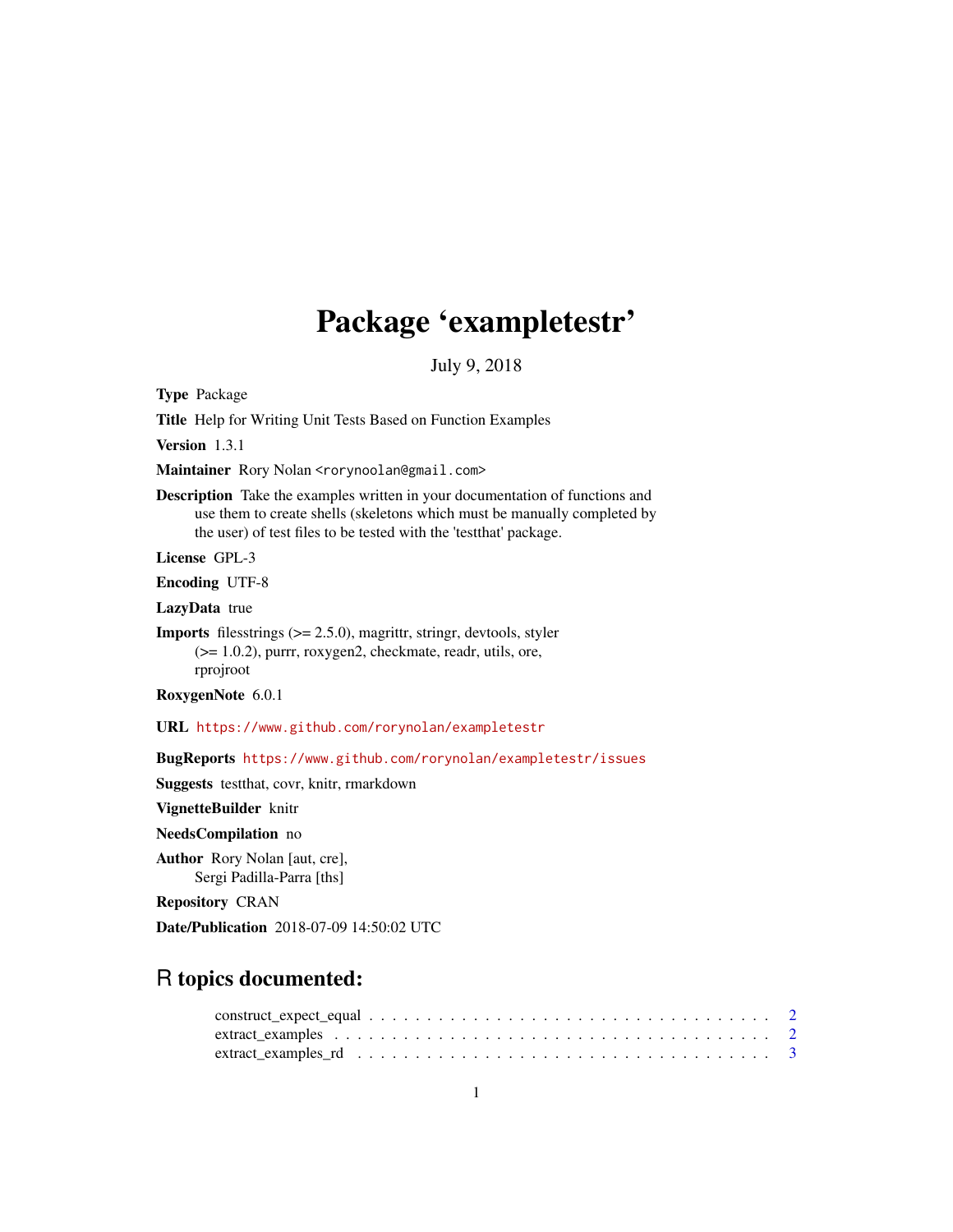<span id="page-1-0"></span>

| Index | $\mathbf{Q}$ |  |
|-------|--------------|--|
|       |              |  |
|       |              |  |
|       |              |  |
|       |              |  |

construct\_expect\_equal

*Construct an* expect\_equal *expression*

#### Description

Construct an expect\_equal expression from a character vector containing an expression to be evaluated.

#### Usage

```
construct_expect_equal(text_expr)
```
#### Arguments

text\_expr A character vector of lines that, when executed produce a single output.

#### Value

A character vector. The lines of text containing the expect\_equal code corresponding to the input, which will help to write the test file based on documentation examples. Remember that this is something that you're intended to fill the gaps in later.

#### Examples

```
text_expr <- c("sum(1, ", "2)")
cat(paste(text_expr, collapse = "\n"))
construct_expect_equal(text_expr)
cat(paste(construct_expect_equal(text_expr), collapse = "\n"))
```
extract\_examples *Extract examples lines from the functions in a .R file of a package.*

#### Description

In each .R file in the R/ folder of a package project, for the functions defined therein, there can corresponding examples in the .Rd files of the man/' folder. This function extracts those examples into a list of character vectors, one list element for each documented function.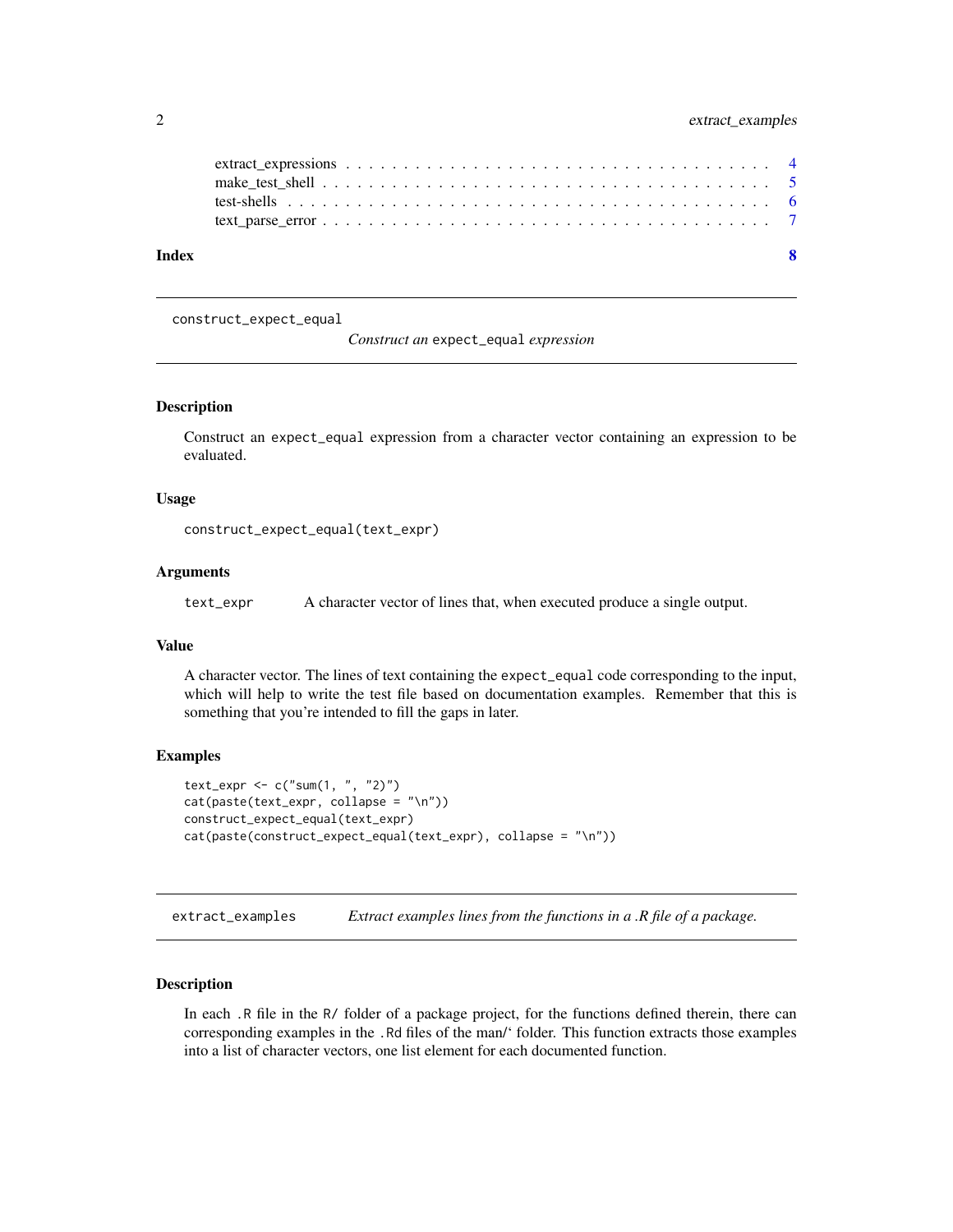#### <span id="page-2-0"></span>Usage

```
extract_examples(r_file_name, pkg_dir = ".", document = TRUE)
```
#### Arguments

| r_file_name | The name of the .R file within R/. There's no need to specify the file path (as<br>$R/x$ . R, but you can do this if you want), you can just use x. R for whichever file<br>x it is. You can also omit the . R for convenience, however using the wrong case<br>$(e.g. r)$ will produce an error.                                                                                                                                                                             |
|-------------|-------------------------------------------------------------------------------------------------------------------------------------------------------------------------------------------------------------------------------------------------------------------------------------------------------------------------------------------------------------------------------------------------------------------------------------------------------------------------------|
| pkg_dir     | The directory of the R project for this package (defaults to current directory).<br>This is the parent directory of R/ and man/. In reality, this specification is some-<br>what lenient and even if you are in any sub-directory of the root, it will work<br>(e.g. it will work if you are in $R/$ or man/). Beware that this behaviour can cause<br>a problem if you have an R package inside an R package (but really, you have<br>yourself to blame if that's the case). |
| document    | Run devtools:: document() to update package documentation before starting?                                                                                                                                                                                                                                                                                                                                                                                                    |

#### Details

Anything found within a \dontrun{...} block is ignored.

#### Value

A list of character vectors.

#### Examples

```
devtools::create("tempkg")
setwd("tempkg")
file.copy(system.file("extdata", "detect.R", package = "exampletestr"), "R")
devtools::document()
exampletestr::extract_examples("detect")
setwd("..")
filesstrings::dir.remove("tempkg")
```
extract\_examples\_rd *Extract examples from a* .Rd *file as a character vector.*

#### Description

This is a convenient wrapper to [tools::Rd2ex](#page-0-0) which actually returns a character vector of the examples in the .Rd file.

#### Usage

extract\_examples\_rd(rd\_file\_path)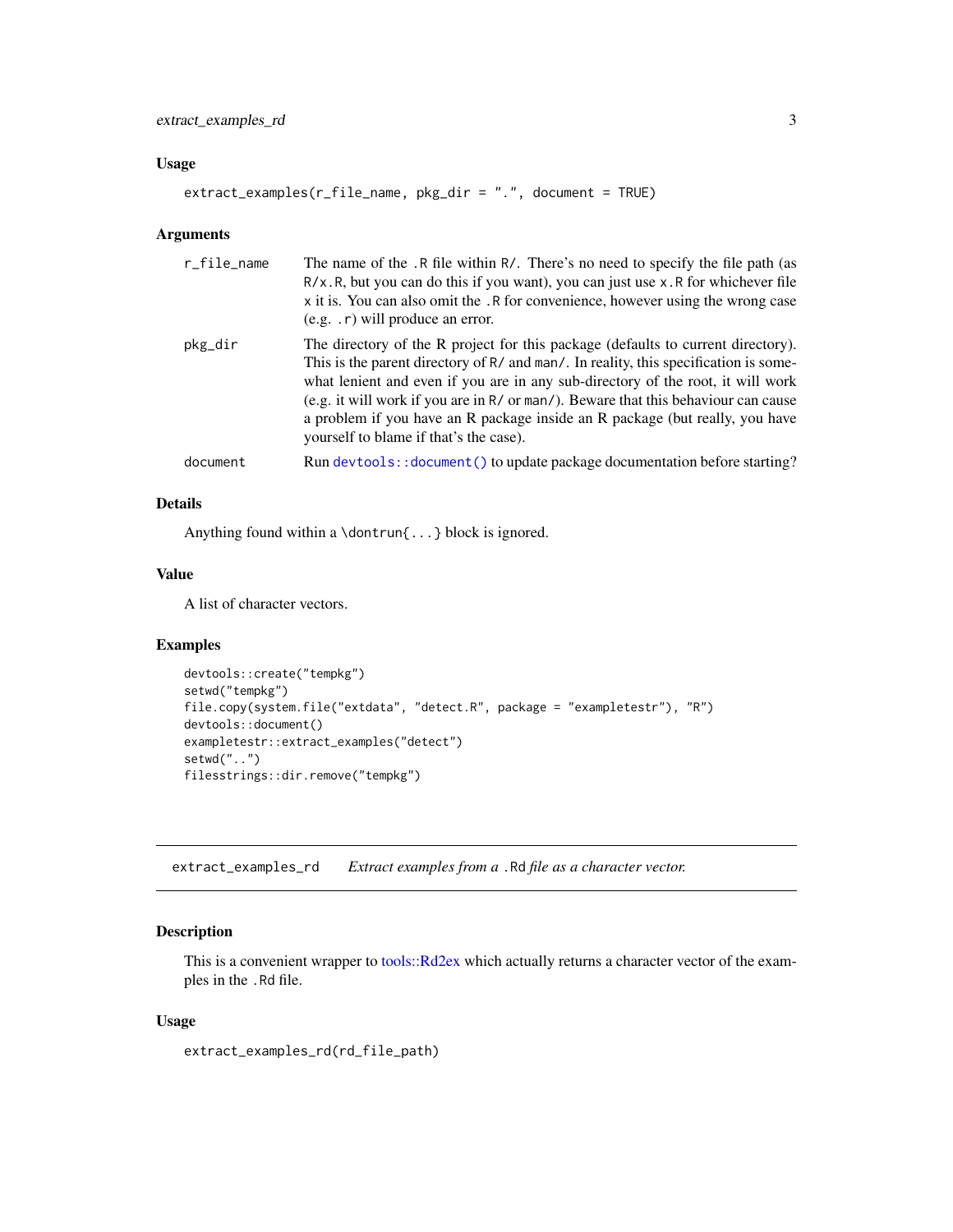#### <span id="page-3-0"></span>Arguments

rd\_file\_path The path to the .Rd file.

#### Value

A character vector.

#### Examples

```
this_function_rd <- system.file("extdata", "str_detect.Rd",
                                package = "exampletestr")
extract_examples_rd(this_function_rd)
```
extract\_expressions *Text expression groups.*

#### Description

Given a character vector of R expressions, break the vector up into groups of lines, where each group of lines is a valid R expression.

#### Usage

extract\_expressions(text\_expr)

#### Arguments

text\_expr A character vector.

#### Value

A list of character vectors, each of which can be evaluated as a valid R expression.

#### Examples

```
text_expr <- c("a <- 1","fx \leq function(x) {",
              " x + 1","} # this comment will disappear")
extract_expressions(text_expr)
```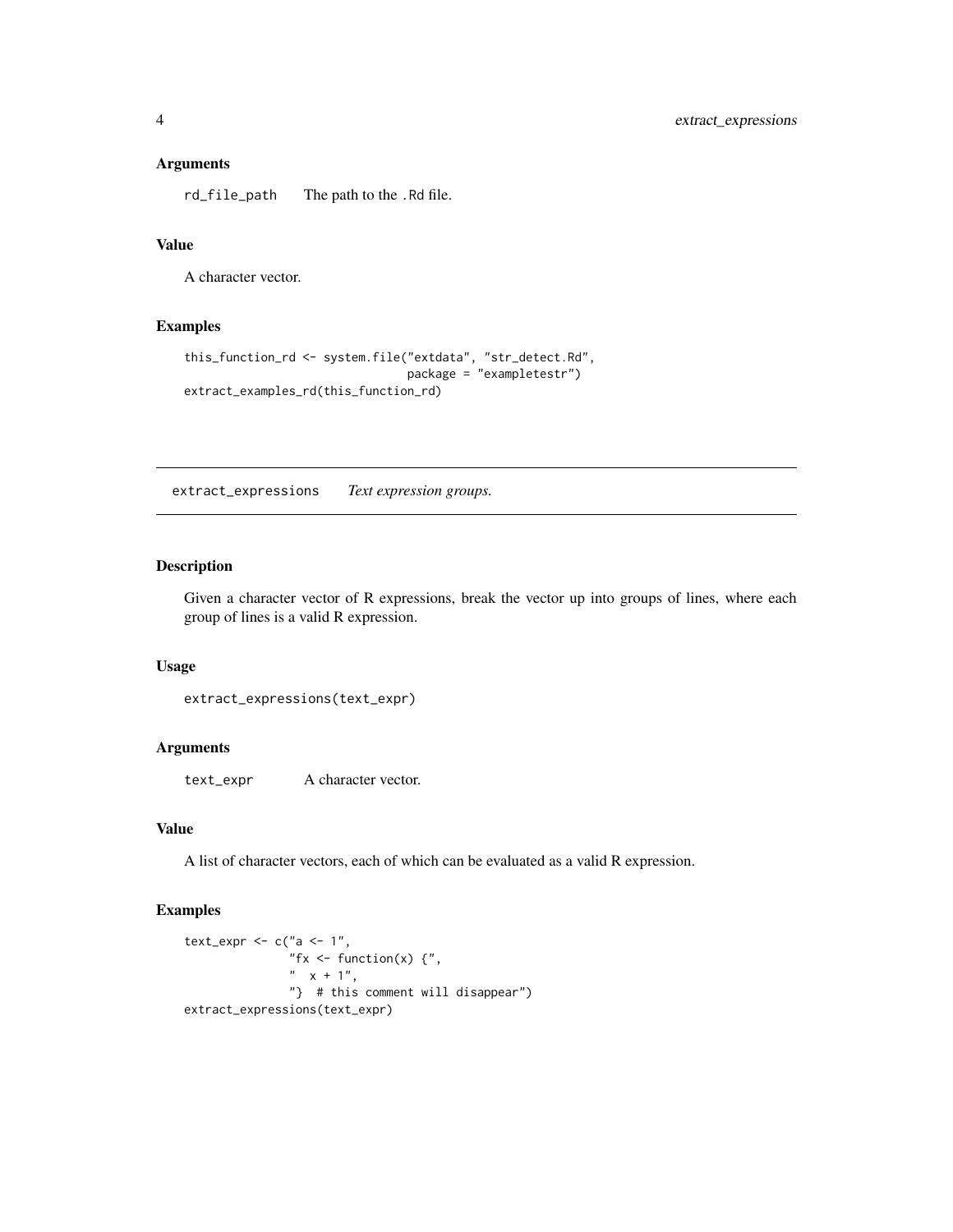<span id="page-4-0"></span>make\_test\_shell *Make the shell of a* test\_that *test.*

#### Description

Given a character vector of the examples from a function, create the shell of a test that::test\_that() code block (to be filled in by the user) based upon those examples.

#### Usage

```
make_test_shell(example_block, desc = "", e_e = TRUE)
```
#### Arguments

|      | example_block A character vector of the lines in the examples of a function's documentation.         |
|------|------------------------------------------------------------------------------------------------------|
| desc | To be the desc argument of the test that: : test_that() call.                                        |
| e e  | Set this to FALSE to prevent anything from being put in the shell of an expect_equal()<br>statement. |

#### Details

Assignment lines (lines with  $\lt\text{-}$ , or even an = assignment (naughty, I know)) and lines starting with print(, stop(, warning(, setwd(, plot(, ggplot(, set.seed or library( are left alone, others are put in the shell of an expect\_equal() statement. To prevent anything from being put in the shell of an expect\_equal() statement, set e\_e = FALSE. Anything found within a \dontrun{...} block is ignored.

#### Value

A character vector giving the shell of a test\_that function call testing all of the calls in the example block.

#### Examples

```
devtools::create("tempkg")
setwd("tempkg")
file.copy(system.file("extdata", "detect.R", package = "exampletestr"), "R")
devtools::document()
make_test_shell(extract_examples("detect")[[1]])
make_test_shell(extract_examples("detect")[[1]],
                desc = "xyz", e_e = FALSE)setwd("..")
filesstrings::dir.remove("tempkg")
```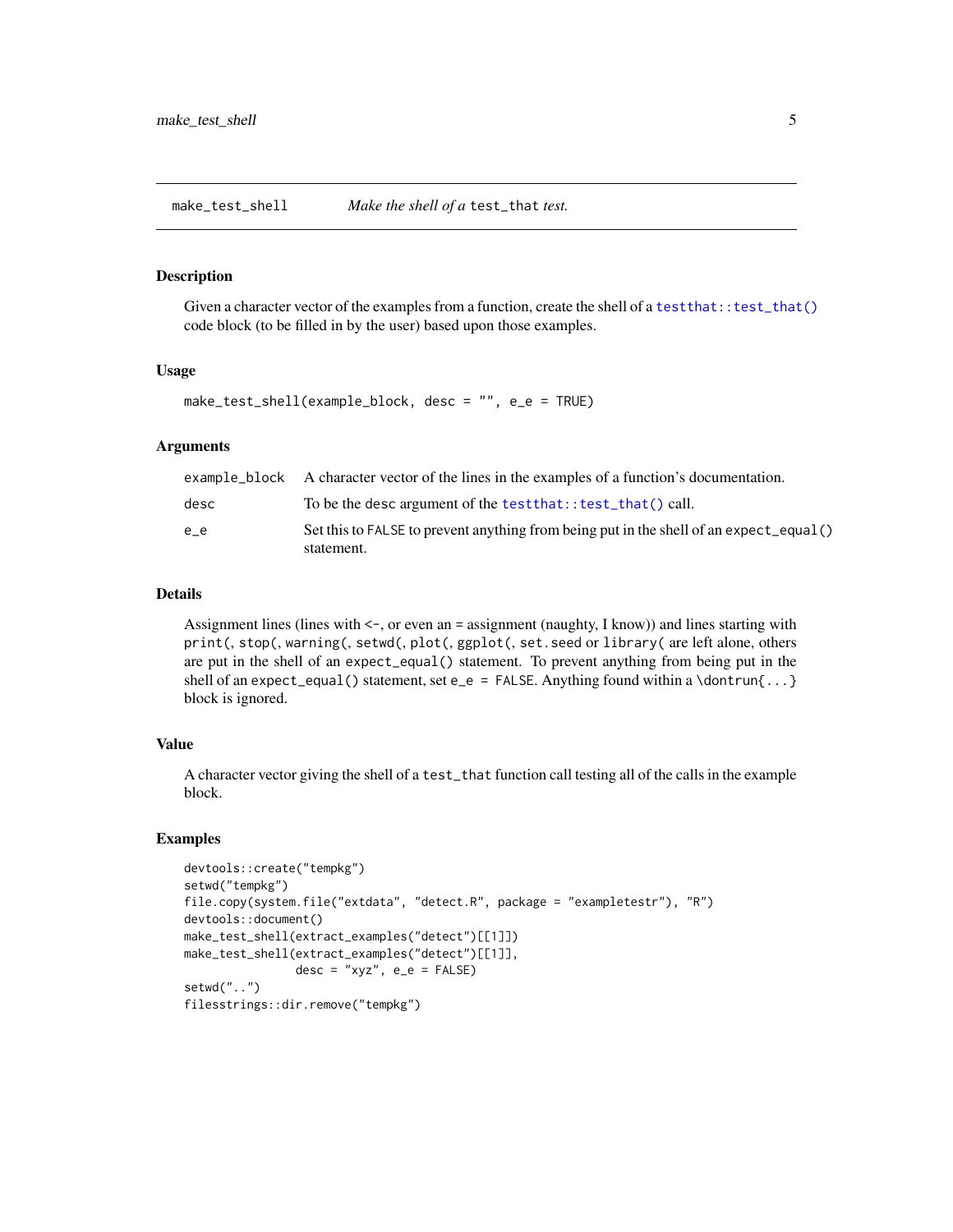<span id="page-5-1"></span><span id="page-5-0"></span>

#### **Description**

- For a given function fun() in a package, [make\\_test\\_shell\\_fun\(\)](#page-5-1) checks if there are examples for that function detailed in the man/ directory (in a .Rd file) and if so creates a shell (skeleton) of a [testthat::test\\_that\(\)](#page-0-0) test based on those examples via [make\\_test\\_shell\(\).](#page-5-1) The created shell is then written to a corresponding file test-fun-examples.R in tests/testthat.
- For a given file x.R in the R/ directory of a package, for each function defined in that .R file, [make\\_tests\\_shells\\_file\(\)](#page-5-1) checks if there are examples for that function detailed in the man/ directory (in a .Rd file) and if so creates a shell (skeleton) of a test that::test\_that() test based on those examples via [make\\_test\\_shell\(\).](#page-5-1) The created shells are then written to a corresponding file test-x-examples.R in tests/testthat.
- [make\\_test\\_shells\\_pkg\(\)](#page-5-1) runs [make\\_test\\_shells\\_file\(\)](#page-5-1) on every .R file in the R/ directory of a package.

#### Usage

```
make_test_shell_fun(fun, pkg_dir = ".", overwrite = FALSE, e_e = TRUE,
  open = TRUE, document = TRUE)
make_tests_shells_file(r_file_name, pkg_dir = ".", overwrite = FALSE,
```

```
e_e = TRUE, open = TRUE, document = TRUE)
```

```
make_tests_shells_pkg(pkg_dir = ".", overwrite = FALSE, e_e = TRUE,
  open = FALSE, document = TRUE)
```
#### Arguments

| fun         | The name of the function to make a test shell for.                                                                                                                                                                                                                                                                                                        |
|-------------|-----------------------------------------------------------------------------------------------------------------------------------------------------------------------------------------------------------------------------------------------------------------------------------------------------------------------------------------------------------|
| pkg_dir     | The directory of the R project for this package (defaults to current directory).<br>Note that this is the parent directory of R.                                                                                                                                                                                                                          |
| overwrite   | Overwrite if the test file you're trying to create already exists?                                                                                                                                                                                                                                                                                        |
| $e_e$       | Set this to FALSE to prevent anything from being put in the shell of an expect_equal()<br>statement.                                                                                                                                                                                                                                                      |
| open        | Open the created test file in your editor after it is created?                                                                                                                                                                                                                                                                                            |
| document    | Run devtools:: document () to update package documentation before starting?                                                                                                                                                                                                                                                                               |
| r_file_name | The name of the .R file within R/. There's no need to specify the file path (as<br>$R/x$ . R, but you can do this if you want), you can just use x. R for whichever file<br>x it is. You can also omit the .R for convenience, however using the wrong case<br>(e.g. $\cdot$ r when the file actually has the extension $\cdot$ R) will produce an error. |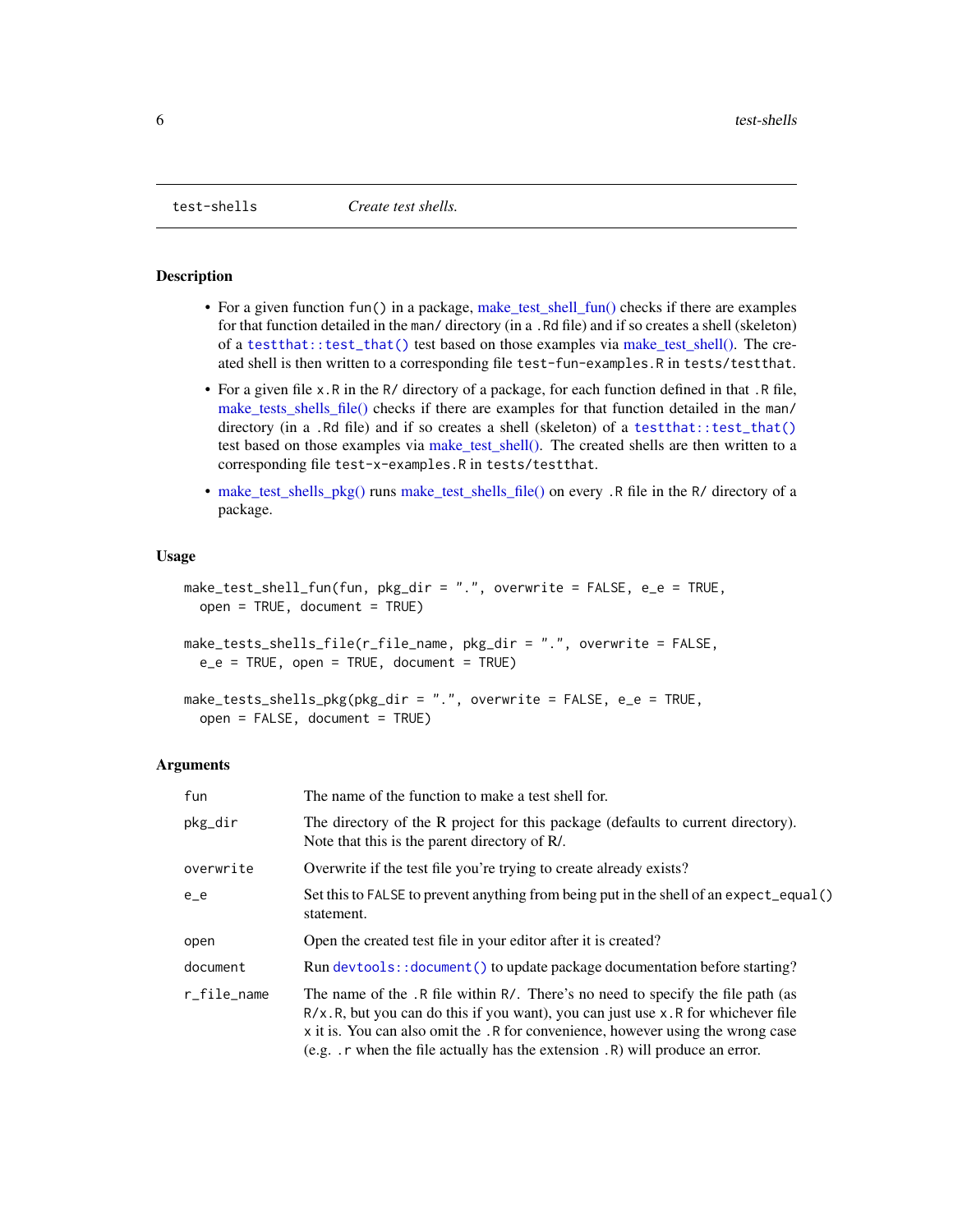#### <span id="page-6-0"></span>text\_parse\_error 7

#### Value

The shell of the test file is written into tests/testthat. It has the same name as the .R file it was created from except it has "test\_" tacked onto the front.

#### Examples

```
devtools::create("tempkg")
setwd("tempkg")
file.copy(system.file("extdata", "detect.R", package = "exampletestr"), "R")
make_test_shell_fun("str_detect()", document = TRUE, open = FALSE)
make_tests_shells_file("detect", document = FALSE, open = FALSE)
make_tests_shells_pkg(overwrite = TRUE, document = FALSE)
setwd("..")
filesstrings::dir.remove("tempkg")
```
text\_parse\_error *Does parsing of text give an error?*

#### Description

Can a character vector (where each line is treated as a line of R code) be parsed as an R expression (or several R expressions) without giving an error?

#### Usage

```
text_parse_error(text_expr)
```
#### **Arguments**

text\_expr The expression to be evaluated, as a character vector.

#### Value

TRUE if the code gives an error and FALSE otherwise.

#### Examples

text\_parse\_error("a <- 1") text\_parse\_error("a <- ")